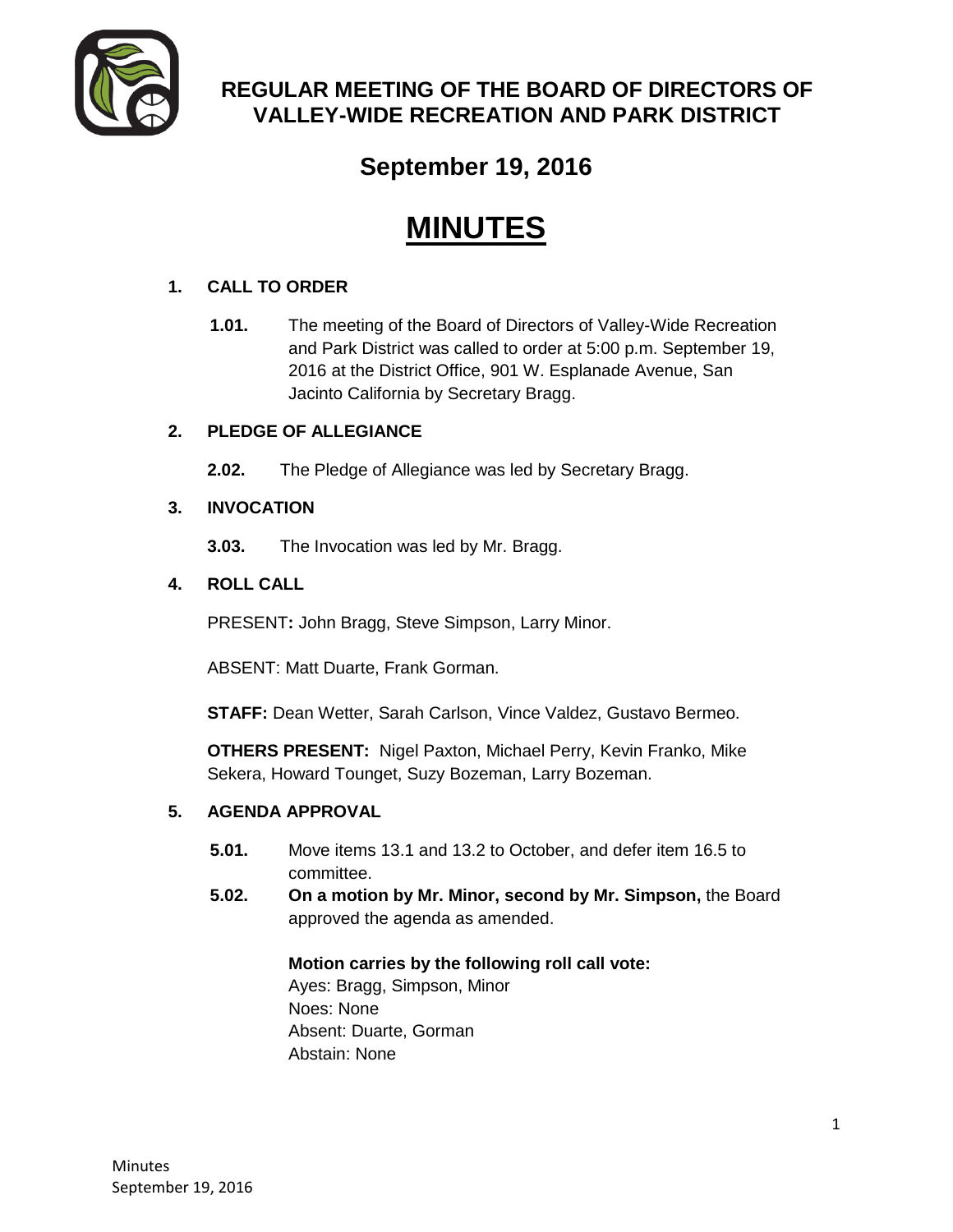#### **6. PROCLAMATION**

 $\triangleright$  No Proclamation

# **7. RECOGNITION**

Mr. Wetter presented a plaque of recognition to the following:

 $\triangleright$  Michael Luna, Sergeant First Class - Army

#### **8. PUBLIC COMMENTS – NON AGENDA ITEMS**

- **8.01.** Larry Bozeman stated that he is happy to see the flag saluted with the Pledge of Allegiance and Invocation. Mr. Bozeman asked if it could be considered to have pickleball courts with lights.
- **8.02.** Michael Perry thanked the Board for saluting the flag Mr. Perry commented the trees are dead and have been removed on Menifee Road, the community looks blighted and it's affecting the property value.

# **9. BOARD COMMENTS**

**9.01.** No Board comments at this time.

# **10. VALLEY-WIDE CLEARING ACCOUNTS CHECK LIST FOR AUGUST 2016: 85508-85982.**

**10.01. On a motion by Mr. Simpson, second by Mr. Minor** the Board approved the Clearing Account Checklist for August 2016.

#### **Motion carries by the following roll call vote:**

Ayes: Bragg, Simpson, Minor Noes: None Absent: Duarte, Gorman Abstain: None

# **11. FINANCIAL STATEMENTS FOR AUGUST 2016.**

**11.01.** The Financial Statements were received and filed.

#### **12. PRESENTATION**

- **12.01.** Vince Valdez, Menifee Recreation and Park Manager, gave a brief presentation on activities and upcoming events.
- **12.02.** Gustavo Bermeo, Special Project Supervisor, gave a brief presentation on the new District Website.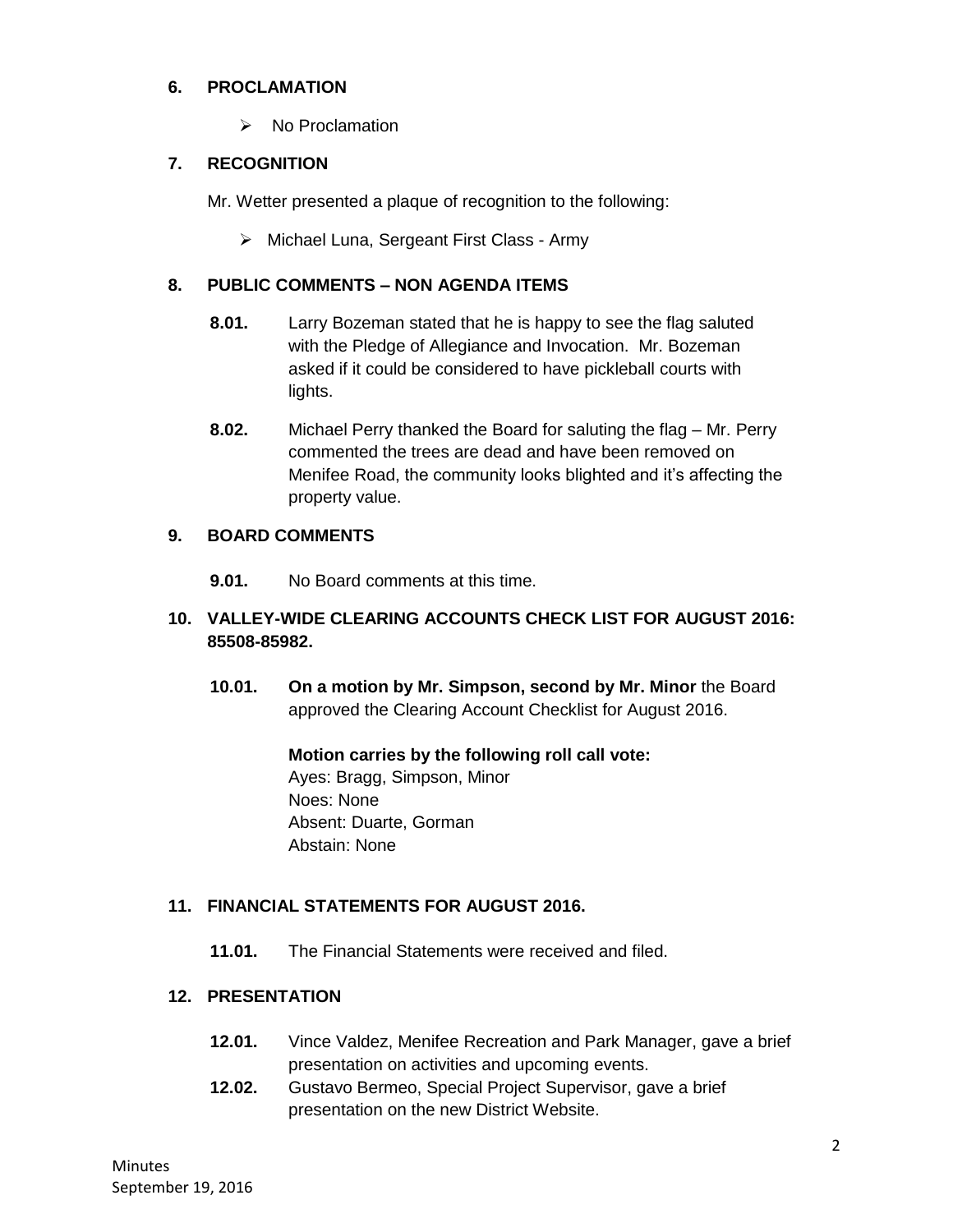#### **13. CONSENT CALENDAR**

*These items are considered routine in nature and will be approved with one motion.* 

- $\triangleright$  The consent calendar items were moved to the next scheduled Board of Directors meeting.
- **13.01.** Approval of Minutes for the Regular Meeting of June 20, 2016.
- **13.02.** Approval of Minutes for the Regular Meeting of August 15, 2016.

#### **14. PUBLIC HEARING**

 $\triangleright$  No Public Hearing

#### **15. OLD BUSINESS**

#### **15.01. Cell Tower Lease Prepayment**

 **On a motion by Mr. Simpson, second by Mr. Minor** the Board approved to enter into a Prepayment Lease Agreement with investor 3 for a 50-year term in the amount of \$1,147,250 and direct staff to use funds in the manner provided in staff report.

**Resolution No. 999-16** Resolution of the Board of Directors of the Valley-Wide Recreation and Park District, California, Declaring intention for the purpose of accepting cell tower lease prepayment**.**

**Motion carries by the following roll call vote:** 

Ayes: Bragg, Simpson, Minor Noes: None Absent: Duarte, Gorman Abstain: None

#### **16. NEW BUSINESS**

#### **16.01. Newport Road Landscape – Change Order**

Public comment: Mr. Perry commented that the trees looked great when they were watered now 8-10 trees have been removed and the soil is dry.

 **On a motion by Mr. Minor, second by Mr. Simpson** the Board authorized to issue a change order to increase the contract amount to Adame Landscape, Inc. in the amount of \$37,933.50.

#### **Motion carries by the following roll call vote:**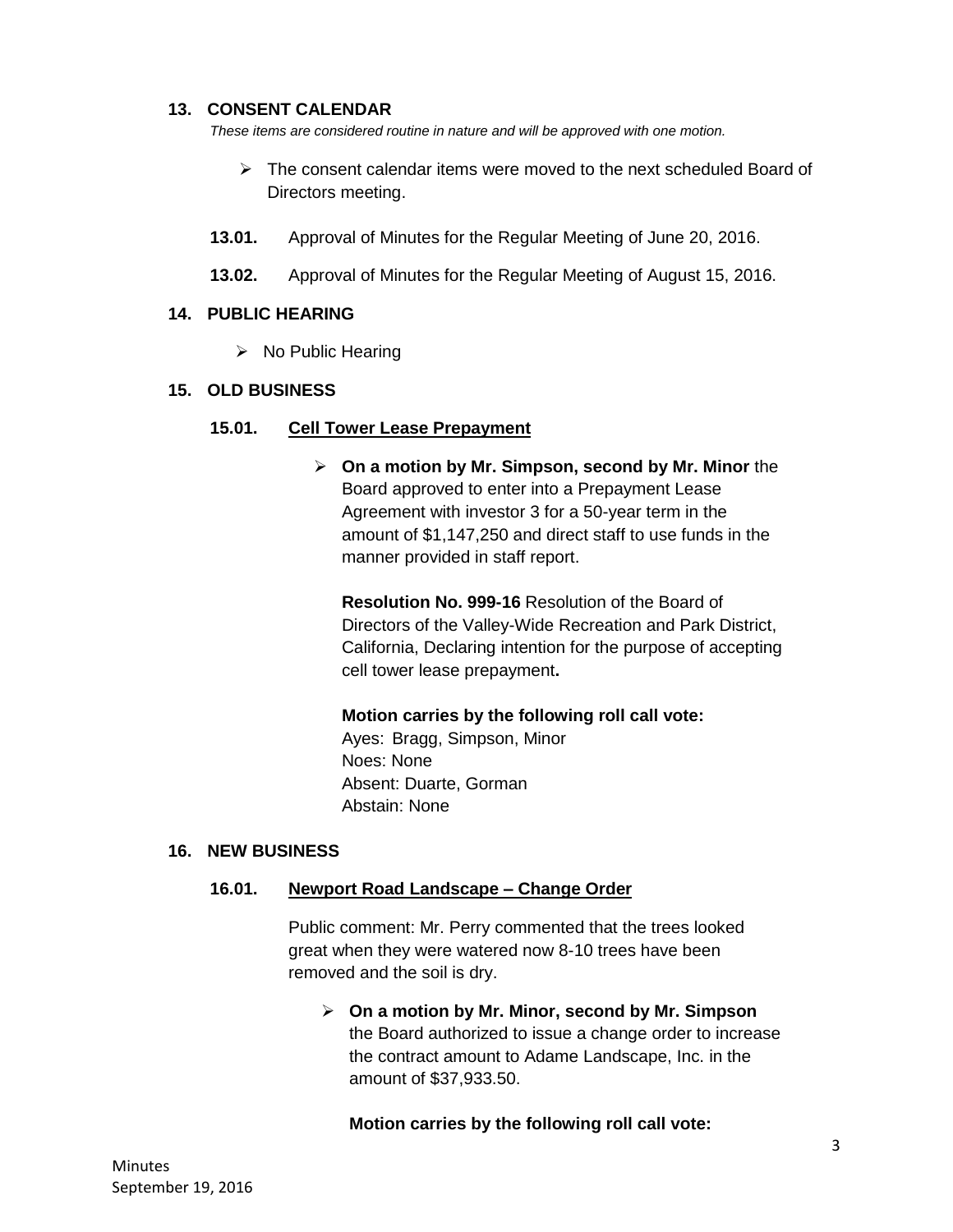Ayes: Bragg, Simpson, Minor Noes: None Absent: Duarte, Gorman Abstain: None

#### **16.02. French Valley/Winchester Turf and Irrigation Retrofit Project**

**On a motion by Mr. Simpson, second by Mr. Minor** the Board approved the following:

- $\triangleright$  Board approved the award of bid entitled French Valley/Winchester Turf and Irrigation Retrofit Project to Adame Landscape Inc.
- $\triangleright$  Authorize the award of Notice Inviting Bids for French Valley/Winchester Turf and Irrigation Retrofit Project to Adame Landscape Inc. in the amount of \$363,994.50 as the lowest responsive and responsible bidder meeting the requirements, and waive any minor irregularities in the bid.
- $\triangleright$  Authorize the General Manager to execute the contract with Adame Landscape Inc. in the amount of \$363,994.50 and all related documents necessary for completion of the project, and authorize the General Manager to approve necessary change orders up to \$25,000.
- ▶ Appropriate \$363,994.50 from French Valley LMD and Park Development Fund for the Construction of the French Valley/Winchester Turf and Irrigation Retrofit Project.
- $\triangleright$  Authorize General Manager to execute all documents for EMWD Project Financing and So Cal Water \$mart.

**Motion carries by the following roll call vote:**  Ayes: Bragg, Simpson, Minor Noes: None Absent: Duarte, Gorman Abstain: None

#### **16.03. Menifee Lakes Recycled Water Retrofit Project**

**On a motion by Mr. Minor, second by Mr. Simpson** the Board approved the following:

 $\triangleright$  Request Board approval of award of bid entitled Menifee Lakes Recycled Water Retrofit Project to Adame Landscape Inc.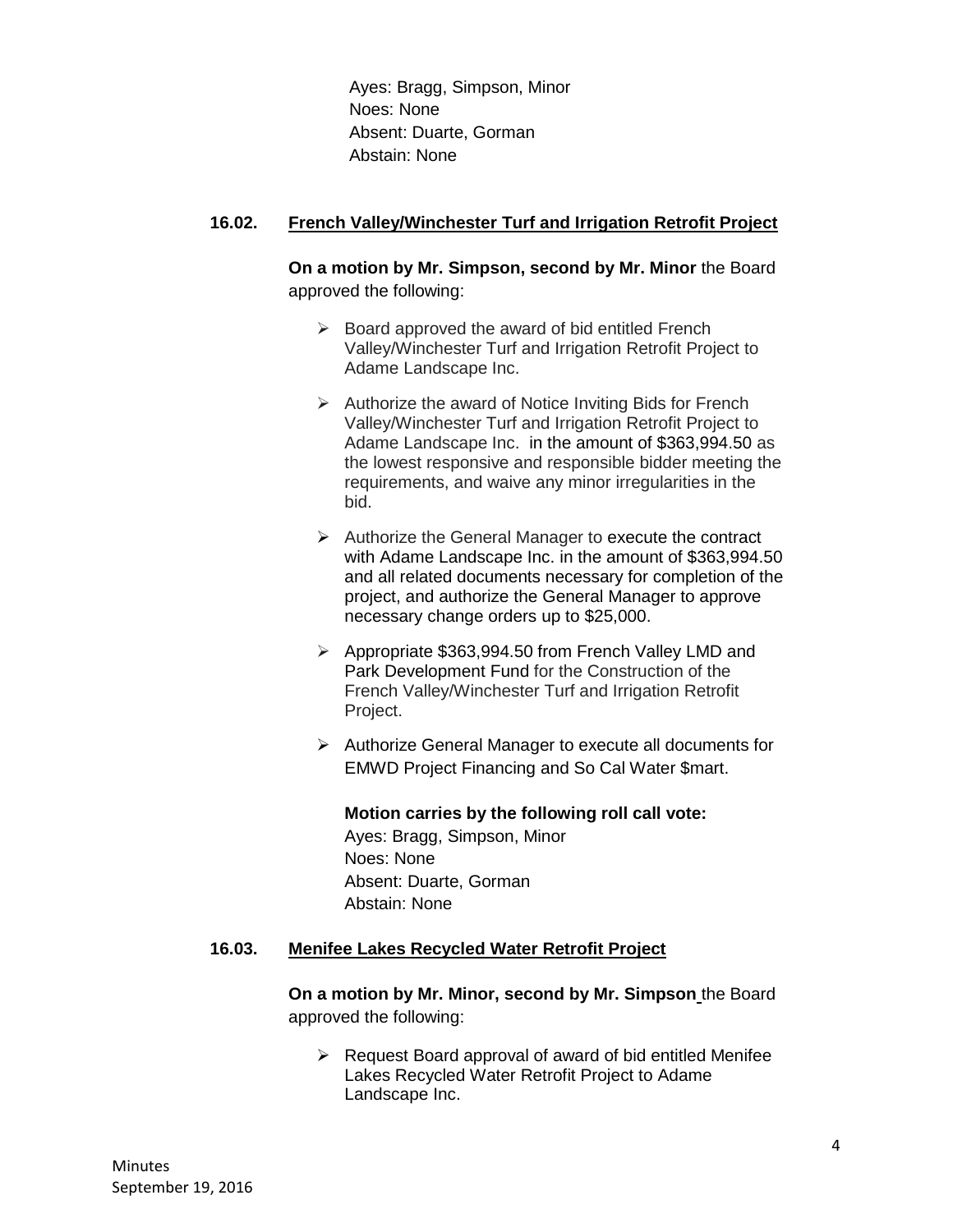- $\triangleright$  Authorize the award of Notice Inviting Bids for Menifee Lakes Recycled Water Retrofit Project to Adame Landscape Inc. in the amount of \$141,099.11 as the lowest responsive and responsible bidder meeting the requirements, and waive any minor irregularities in the bid.
- $\triangleright$  Authorize the General Manager to execute the contract with Adame Landscape Inc. in the amount of \$141,099.11 and all related documents necessary for completion of the project, and authorize the General Manager to approve necessary change orders up to \$25,000.
- Appropriate \$141,099.11 from Menifee LMD for the Construction of the Menifee Lakes Recycled Water Retrofit Project.
- Authorize General Manager to execute all documents for EMWD Project Financing.

#### **Motion carries by the following roll call vote:**

Ayes: Bragg, Simpson, Minor Noes: None Absent: Duarte, Gorman Abstain: None

# **16.04. Batting Cage Lease Agreement – Amendment No. 1**

Mr. Sekera gave a brief introduction of himself and the Batting Cage facility.

 **On a motion by Mr. Minor, second by Mr. Simpson** the Board approved for General Manager to negotiate final terms and execute Amendment No.1 to License Agreement for Operation and Maintenance of Batting Cages between Valley-Wide Recreation and Park District and Abeer Sekera.

#### **Motion carries by the following roll call vote:**

Ayes: Bragg, Simpson, Minor Noes: None Absent: Duarte, Gorman Abstain: None

# **16.05. Eliminate Echo Hills Enterprise fund and Transfer Operations to the General Fund**

 $\geq$  Item 16.05 was deferred to committee.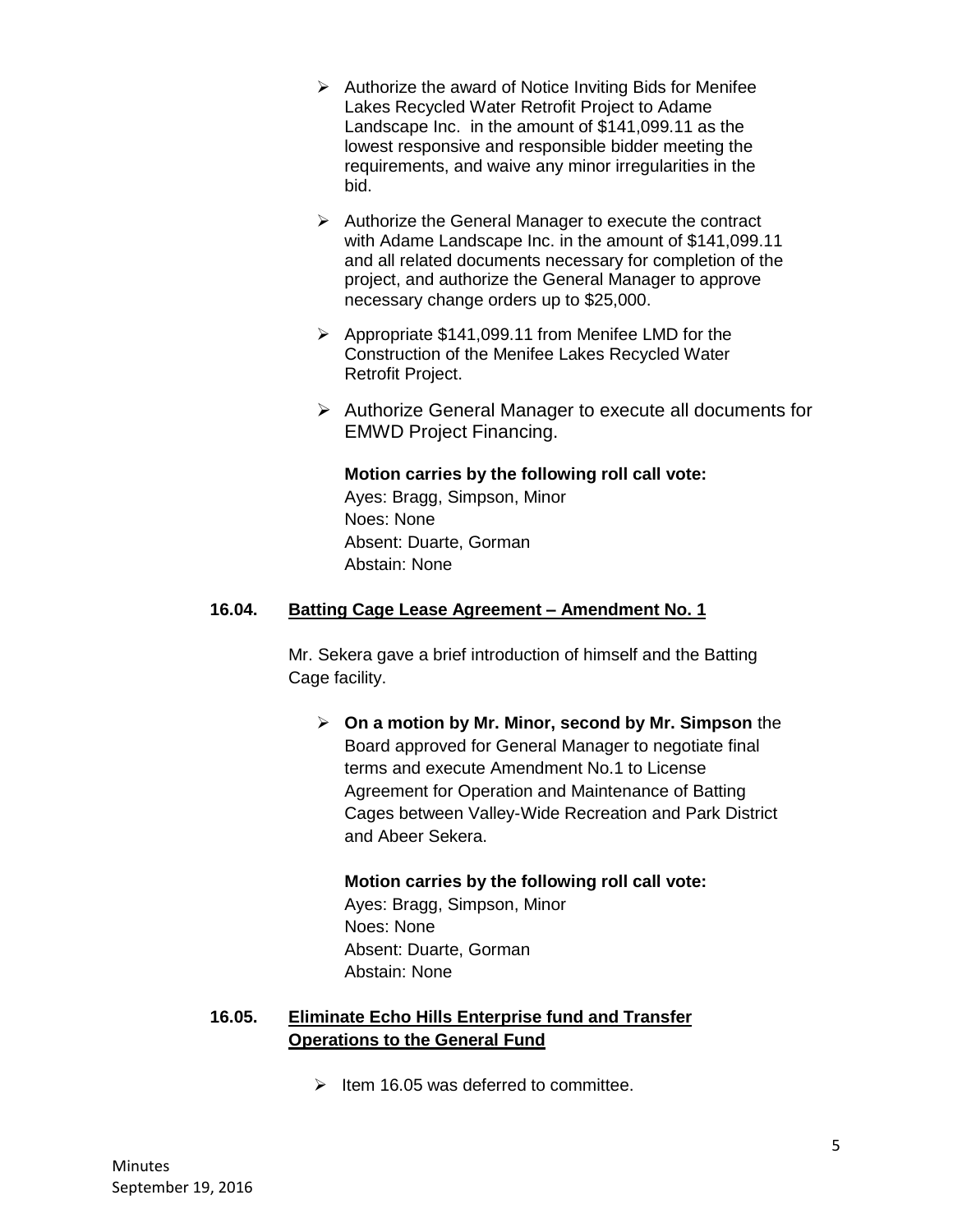#### **16.06. CDBG Funding 2017/2018**

- **On a motion by Mr. Minor, second by Mr. Simpson** the Board approved to apply for 2017/2018 CDBG funding for the following:
	- City of Hemet: Youth Scholarship Program \$10,000
	- City of Menifee: Youth Scholarship Program \$10,000
	- County of Riverside 3<sup>rd</sup> District: Youth Scholarship Program \$10,000

#### **Motion carries by the following roll call vote:**

Ayes: Bragg, Simpson, Minor Noes: None Absent: Duarte, Gorman Abstain: None

# **16.07. Re-Schedule Next Board of Directors Meeting to October 24, 2016**

 **On a motion by Mr. Simpson, second by Mr. Minor** the Board approved to reschedule the October 17, 2016 Board of Directors meeting to October 24, 2016.

**Motion carries by the following roll call vote:**  Ayes: Bragg, Simpson, Minor Noes: None Absent: Duarte, Gorman Abstain: None

#### **17. ITEMS FOR BOARD INFORMATION AND DISCUSSION**

**17.01.** General Mangers Report

Mr. Wetter gave an update on the following:

- > Menifee Parks
- $\triangleright$  Soap Box Derby September 17<sup>th</sup>
- $\triangleright$  Community Meeting regarding future park site at Mayberry and Fairview on October 3<sup>rd</sup> and naming forms for park.
- $\triangleright$  Dog Daze October 8<sup>th</sup>
- $\triangleright$  Haunted House October 29<sup>th</sup> 31<sup>st</sup>
- $\triangleright$  Hero's Dog Park November 5<sup>th</sup>
- $\triangleright$  Lago Vista Park N/A
- **17.02.** Report from Board of Directors Ad Hoc Committees No Ad Hoc Committee reports.